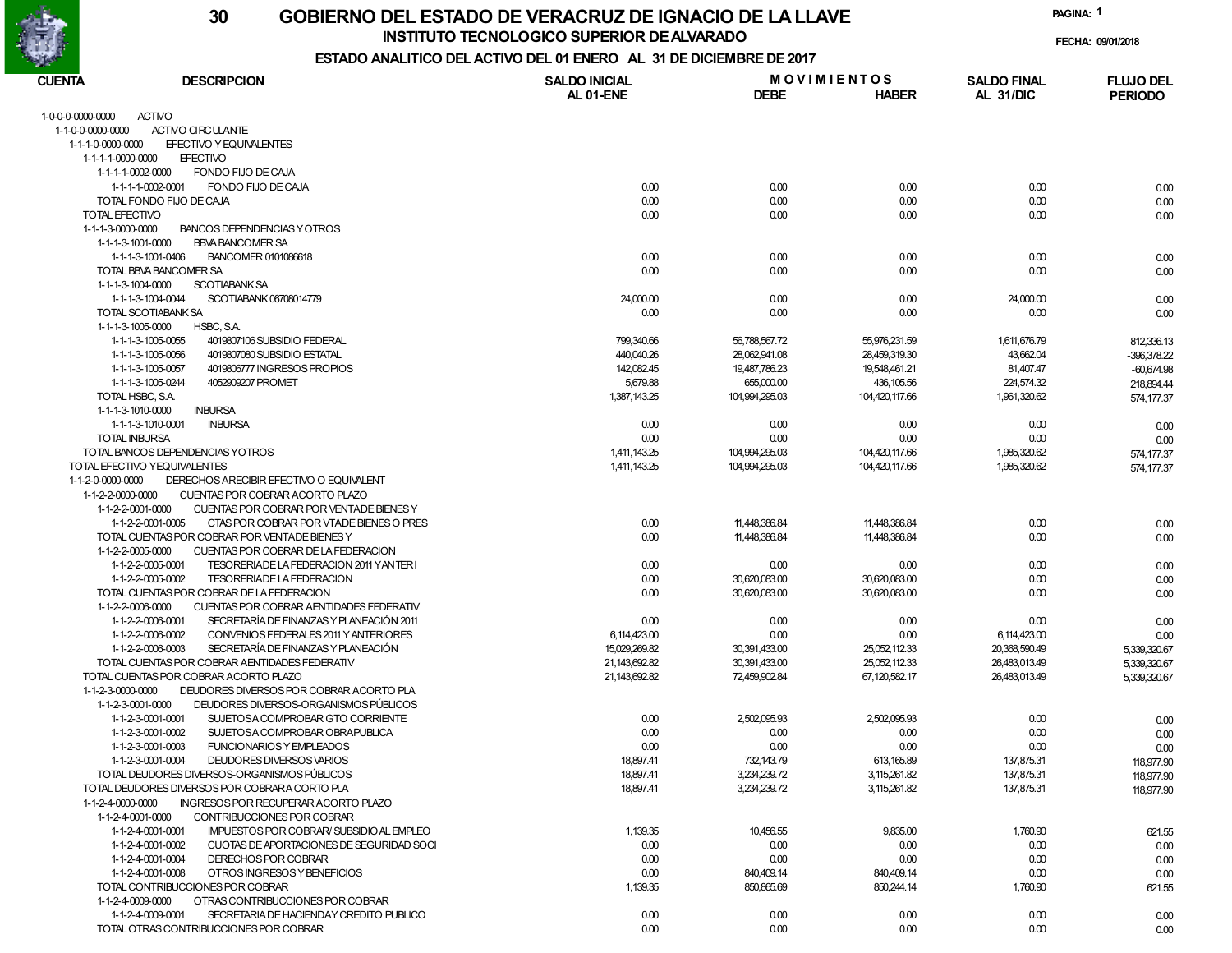

### **GOBIERNO DEL ESTADO DE VERACRUZ DE IGNACIO DE LA LLAVE30INSTITUTO TECNOLOGICO SUPERIOR DE ALVARADO**

**PAGINA:2**

### **FECHA: 09/01/2018 ESTADO ANALITICO DEL ACTIVO DEL 01 ENERO AL 31 DE DICIEMBRE DE 2017**

| CUENTA<br><b>DESCRIPCION</b>                                                                              | <b>SALDO INICIAL</b><br>AL 01-ENE | <b>DEBE</b>   | <b>MOVIMIENTOS</b><br><b>HABER</b> | <b>SALDO FINAL</b><br>AL 31/DIC | <b>FLUJO DEL</b><br><b>PERIODO</b> |
|-----------------------------------------------------------------------------------------------------------|-----------------------------------|---------------|------------------------------------|---------------------------------|------------------------------------|
| TOTAL INGRESOS POR RECUPERARA CORTO PLAZO                                                                 | 1,139.35                          | 850,865.69    | 850,244.14                         | 1,760.90                        | 621.55                             |
| 1-1-2-5-0000-0000<br>DEUDORES POR ANTIC POS DE LA TESORERIAA                                              |                                   |               |                                    |                                 |                                    |
| 1-1-2-5-0001-0000<br>DEUDORES POR ANTICIPOS DE LA TESORERIAA                                              |                                   |               |                                    |                                 |                                    |
| 1-1-2-5-0001-0001<br><b>FONDO REVOLVENTE</b>                                                              | 0.00                              | 39,196.99     | 39, 196.99                         | 0.00                            | 0.00                               |
| TOTAL DEUDORES POR ANTICIPOS DE LA TESORERIAA                                                             | 0.00                              | 39,196.99     | 39, 196.99                         | 0.00                            | 0.00                               |
| TOTAL DEUDORES POR ANTICIPOS DE LA TESORERIAA                                                             | 0.00                              | 39,196.99     | 39, 196.99                         | 0.00                            | 0.00                               |
| TOTAL DERECHOSA RECIBIR EFECTIVO O EQUIVALENT                                                             | 21, 163, 729.58                   | 76,584,205.24 | 71,125,285.12                      | 26,622,649.70                   | 5,458,920.12                       |
| 1-1-3-0-0000-0000<br>DERECHOS ARECIBIR BIENES O SERVICIOS                                                 |                                   |               |                                    |                                 |                                    |
| ANTIC PO A PROVEEDORES POR ADQUISICION D<br>1-1-3-1-0000-0000                                             |                                   |               |                                    |                                 |                                    |
| 1-1-3-1-0001-0000<br>ANTIC POA PROVEEDORES POR ADQUISICION D                                              |                                   |               |                                    |                                 |                                    |
| 1-1-3-1-0001-0001<br>DIVERSOS PROVEEDORES BIENES Y SERVICIOS                                              | 0.00                              | 15.445.876.08 | 15,445,876.08                      | 0.00                            | 0.00                               |
| TOTALANTICIPO APROVEEDORES POR ADQUISICION D                                                              | 0.00                              | 15.445.876.08 | 15,445,876.08                      | 0.00                            | 0.00                               |
| TOTALANTICIPO APROVEEDORES POR ADQUISICION D                                                              | 0.00                              | 15,445,876.08 | 15,445,876.08                      | 0.00                            | 0.00                               |
| ANTIC PO A PROVEEDORES POR ADQUISICION D<br>1-1-3-2-0000-0000                                             |                                   |               |                                    |                                 |                                    |
| 1-1-3-2-0001-0000<br>ANTIC POA PROVEEDORES POR ADQUISICION D                                              |                                   |               |                                    |                                 |                                    |
| 1-1-3-2-0001-0001<br>DIVERSOS PROVEEDORES BIENES INMUEBLES Y                                              | 0.00                              | 0.00          | 0.00                               | 0.00                            | 0.00                               |
| TOTALANTICIPO APROVEEDORES POR ADQUISICION D                                                              | 0.00                              | 0.00          | 0.00                               | 0.00                            | 0.00                               |
| TOTALANTICIPO APROVEEDORES POR ADQUISICION D                                                              | 0.00                              | 0.00          | 0.00                               | 0.00                            | 0.00                               |
| 1-1-3-3-0000-0000<br>ANTIC PO A PROVEEDORES POR ADQUISICION D                                             |                                   |               |                                    |                                 |                                    |
| 1-1-3-3-0001-0000<br>ANTIC POA PROVEEDORES POR ADQUISICION D                                              |                                   |               |                                    |                                 |                                    |
| DIVERSOS PROVEEDORES BIENES INTANGIBLES<br>1-1-3-3-0001-0001                                              | 0.00                              | 0.00          | 0.00                               | 0.00                            | 0.00                               |
| TOTALANTICIPO APROVEEDORES POR ADQUISICION D                                                              | 0.00                              | 0.00          | 0.00                               | 0.00                            | 0.00                               |
| TOTALANTICIPO APROVEEDORES POR ADQUISICION D                                                              | 0.00                              | 0.00          | 0.00                               | 0.00                            | 0.00                               |
| ANTIC PO A CONTRATISTA POR OBRAPUBACO<br>1-1-3-4-0000-0000                                                |                                   |               |                                    |                                 |                                    |
| 1-1-3-4-0001-0000<br>ANT ACONTRATISTA POR OBRAS PUB                                                       |                                   |               |                                    |                                 |                                    |
| ANTIC PO A CONTRAT BIENES DOMINIO PUBLIC<br>1-1-3-4-0001-0001                                             | 0.00                              | 0.00          | 0.00                               | 0.00                            | 0.00                               |
| TOTALANT ACONTRATISTAPOR OBRAS PUB                                                                        | 0.00                              | 0.00          | 0.00                               | 0.00                            | 0.00                               |
| ANTIC POA CONTRAT POR OBRAEN BIENES PR<br>1-1-3-4-0002-0000                                               | 0.00                              | 0.00          | 0.00                               | 0.00                            |                                    |
| TOTALANTICIPO ACONTRATISTA POR OBRAPUBACO                                                                 | 0.00                              | 0.00          | 0.00                               | 0.00                            | 0.00                               |
| TOTAL DERECHOSA RECIBIR BIENES O SERVICIOS                                                                |                                   |               |                                    | 0.00                            | 0.00                               |
| <b>ALMACENES</b>                                                                                          | 0.00                              | 15,445,876.08 | 15,445,876.08                      |                                 | 0.00                               |
| 1-1-5-0-0000-0000                                                                                         |                                   |               |                                    |                                 |                                    |
| ALMACEN DE MATERIALES Y SUMINISTROS DE C<br>1-1-5-1-0000-0000<br>MATERIALES DE ADMINISTRACIÓN, EMISIÓN DE |                                   |               |                                    |                                 |                                    |
| 1-1-5-1-1210-0000<br>MATERIALES DE ADMINISTRACIÓN, EMISIÓN DE                                             |                                   |               |                                    |                                 |                                    |
| 1-1-5-1-1210-0001                                                                                         | 17,052.14                         | 439,515.17    | 456,567.31                         | 0.00                            | $-17,052.14$                       |
| MAT DE ADMINIST, EMISION DE INFORM<br>1-1-5-1-1210-0006                                                   | 0.00                              | 17,052.14     | 17,052.14                          | 0.00                            | 0.00                               |
| TOTAL MATERIALES DE ADMINISTRACIÓN, EMISIÓN DE                                                            | 17,052.14                         | 456,567.31    | 473,619.45                         | 0.00                            | $-17,052.14$                       |
| ALIMENTOS Y UTENSILIOS<br>1-1-5-1-2220-0000                                                               |                                   |               |                                    |                                 |                                    |
| ALIMENTOS Y UTENSILIOS<br>1-1-5-1-2220-0001                                                               | 0.00                              | 0.00          | 0.00                               | 0.00                            | 0.00                               |
| 1-1-5-1-2220-0004<br><b>PRODALIMENTICIOS</b>                                                              | 0.00                              | 0.00          | 0.00                               | 0.00                            | 0.00                               |
| TOTALALIMENTOS Y UTENSILIOS                                                                               | 0.00                              | 0.00          | 0.00                               | 0.00                            | 0.00                               |
| MATERIALES Y ARTÍCULOS DE CONSTRUCCIÓN Y<br>1-1-5-1-3240-0000                                             |                                   |               |                                    |                                 |                                    |
| MATERIALES Y ARTÍCULOS DE CONSTRUCCIÓN Y<br>1-1-5-1-3240-0001                                             | 13,856.49                         | 55,121.60     | 68,978.09                          | 0.00                            | -13,856.49                         |
| MAT YARTICULOS DE CONTRCC Y REPARA 2016<br>1-1-5-1-3240-0006                                              | 0.00                              | 13,856.49     | 13,856.49                          | 0.00                            | 0.00                               |
| TOTAL MATERIALES YARTÍCULOS DE CONSTRUCCIÓN Y                                                             | 13,856.49                         | 68,978.09     | 82,834.58                          | 0.00                            | $-13,856.49$                       |
| PRODUCTOS QUÍMICOS, FARMACÉUTICOS Y DE L<br>1-1-5-1-4250-0000                                             |                                   |               |                                    |                                 |                                    |
| PRODUCTOS QUÍMICOS, FARMACÉUTICOS Y DE L<br>1-1-5-1-4250-0001                                             | 0.00                              | 0.00          | 0.00                               | 0.00                            | 0.00                               |
| TOTAL PRODUCTOS QUÍMICOS, FARMACÉUTICOS Y DE L                                                            | 0.00                              | 0.00          | 0.00                               | 0.00                            | 0.00                               |
| 1-1-5-1-5260-0000<br>COMBUSTIBLES, LUBRICANTES YADITIVOS                                                  |                                   |               |                                    |                                 |                                    |
| 1-1-5-1-5260-0001<br>COMBUSTIBLES, LUBRICANTES YADITIVOS                                                  | 0.00                              | 0.00          | 0.00                               | 0.00                            | 0.00                               |
| TOTAL COMBUSTIBLES, LUBRICANTES YADITIVOS                                                                 | 0.00                              | 0.00          | 0.00                               | 0.00                            | 0.00                               |
| 1-1-5-1-6270-0000<br>VESTUARIO, BLANCOS, PRENDAS DE PROTECCIÓ                                             |                                   |               |                                    |                                 |                                    |
| 1-1-5-1-6270-0001<br><b>VESTUARIO Y UNIFORMES</b>                                                         | 1,514.16                          | 0.00          | 1,514.16                           | 0.00                            | -1,514.16                          |
| 1-1-5-1-6270-0006<br>VESTUARIOS Y UNIFORMES 2016                                                          | 0.00                              | 1,514.16      | 1,514.16                           | 0.00                            | 0.00                               |
| TOTAL VESTUARIO, BLANCOS, PRENDAS DE PROTECCIÓ                                                            | 1,514.16                          | 1,514.16      | 3,028.32                           | 0.00                            | $-1,514.16$                        |
| 1-1-5-1-7280-0000<br>MATERIALES Y SUMINISTROS PARA SEGURIDAD                                              |                                   |               |                                    |                                 |                                    |
| 1-1-5-1-7280-0001<br>MATERIALES Y SUMINISTROS PARA SEGURIDAD                                              | 0.00                              | 0.00          | 0.00                               | 0.00                            | 0.00                               |
| TOTAL MATERIALES Y SUMINISTROS PARA SEGURIDAD                                                             | 0.00                              | 0.00          | 0.00                               | 0.00                            | 0.00                               |
| 1-1-5-1-8290-0000<br>HERRAMIENTAS, REFACCIONES YACCESORIOS M                                              |                                   |               |                                    |                                 |                                    |
| 1-1-5-1-8290-0001<br>HERRAMIENTAS, REFACCIONES YACCESORIOS M                                              | 13,438.23                         | 27,427.33     | 40,865.56                          | 0.00                            | $-13,438.23$                       |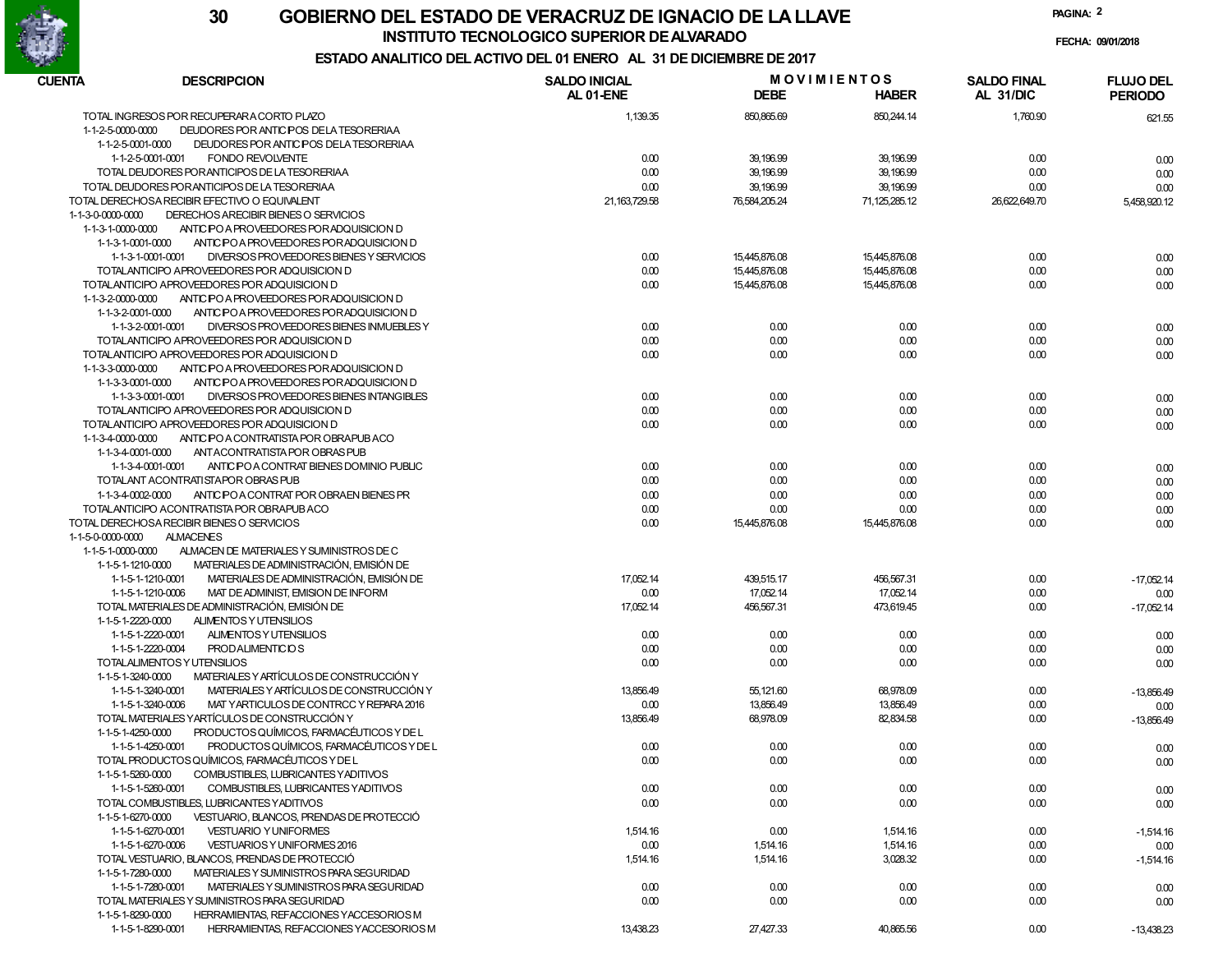

### **GOBIERNO DEL ESTADO DE VERACRUZ DE IGNACIO DE LA LLAVE30INSTITUTO TECNOLOGICO SUPERIOR DE ALVARADO**

**PAGINA:3**

### **FECHA: 09/01/2018 ESTADO ANALITICO DEL ACTIVO DEL 01 ENERO AL 31 DE DICIEMBRE DE 2017**

| CUENTA<br><b>DESCRIPCION</b> |                                                              | <b>SALDO INICIAL</b> | <b>MOVIMIENTOS</b> |                | <b>SALDO FINAL</b> | <b>FLUJO DEL</b> |  |
|------------------------------|--------------------------------------------------------------|----------------------|--------------------|----------------|--------------------|------------------|--|
|                              |                                                              | AL 01-ENE            | <b>DEBE</b>        | <b>HABER</b>   | AL 31/DIC          | <b>PERIODO</b>   |  |
|                              | 1-1-5-1-8290-0006<br>HERRAMIENTAS, REFACC YACCESORIOS MENORE | 0.00                 | 13,438.23          | 13,438.23      | 0.00               | 0.00             |  |
|                              | TOTAL HERRAMIENTAS, REFACCIONES Y ACCESORIOS M               | 13,438.23            | 40,865.56          | 54,303.79      | 0.00               | $-13,438.23$     |  |
|                              | TOTALALMACEN DE MATERIALESY SUMINISTROS DE C                 | 45,861.02            | 567,925.12         | 613,786.14     | 0.00               | -45,861.02       |  |
| <b>TOTALALMACENES</b>        |                                                              | 45,861.02            | 567,925.12         | 613,786.14     | 0.00               | $-45,861.02$     |  |
| TOTALACTIVO CIRCULANTE       |                                                              | 22.620.733.85        | 197.592.301.47     | 191,605,065.00 | 28,607,970.32      |                  |  |
|                              |                                                              |                      |                    |                |                    | 5,987,236.47     |  |
| 1-2-0-0-0000-0000            | ACTIVO NO CIRCULANTE                                         |                      |                    |                |                    |                  |  |
| 1-2-3-0-0000-0000            | BIENES INMUEBLES, INFRAESTRUCTURAY CONS                      |                      |                    |                |                    |                  |  |
| 1-2-3-1-0000-0000            | <b>TERRENOS</b>                                              |                      |                    |                |                    |                  |  |
| 1-2-3-1-1581-0000            | <b>TERRENOS</b>                                              |                      |                    |                |                    |                  |  |
|                              | TERRENOS PARA LACONSTRUCCIÓN DE INMUEBL<br>1-2-3-1-1581-0002 | 829, 125.00          | 0.00               | 0.00           | 829, 125.00        | 0.00             |  |
|                              | <b>TOTAL TERRENOS</b>                                        | 829, 125.00          | 0.00               | 0.00           | 829, 125.00        | 0.00             |  |
| TOTAL TERRENOS               |                                                              | 829, 125.00          | 0.00               | 0.00           | 829, 125.00        | 0.00             |  |
| 1-2-3-3-0000-0000            | <b>EDIFICIOS NO HABIATACIONALES</b>                          |                      |                    |                |                    |                  |  |
| 1-2-3-3-1583-0000            | EDIFICIOS NO HABITACIONALES                                  |                      |                    |                |                    |                  |  |
|                              | 1-2-3-3-1583-0001<br>ADQUISICION DE ED FICIOSY LOCALES       | 4,424,640.00         | 0.00               | 0.00           | 4,424,640.00       | 0.00             |  |
|                              | TOTAL EDIFICIOS NO HABITACIONALES                            | 4,424,640.00         | 0.00               | 0.00           | 4,424,640.00       | 0.00             |  |
|                              | TOTAL EDIFICIOS NO HABIATA CIONALES                          | 4,424,640.00         | 0.00               | 0.00           | 4,424,640.00       | 0.00             |  |
| 1-2-3-6-0000-0000            | CONSTRUCCION EN PROCESO EN BIENES PROPIO                     |                      |                    |                |                    |                  |  |
|                              |                                                              |                      |                    |                |                    |                  |  |
| 1-2-3-6-2622-0000            | EDIFICACION NO HABITACIONAL                                  |                      |                    |                |                    |                  |  |
|                              | EDIFICACION NO HABITACIONAL<br>1-2-3-6-2622-0001             | 3,753,527.75         | 0.00               | 0.00           | 3,753,527.75       | 0.00             |  |
|                              | TOTAL EDIFICACION NO HABITACIONAL                            | 3,753,527.75         | 0.00               | 0.00           | 3,753,527.75       | 0.00             |  |
|                              | TOTAL CONSTRUCCION EN PROCESO EN BIENES PROPIO               | 3,753,527.75         | 0.00               | 0.00           | 3,753,527.75       | 0.00             |  |
|                              | TOTAL BIENES INMUEBLES. INFRAESTRUCTURAY CONS                | 9,007,292.75         | 0.00               | 0.00           | 9,007,292.75       | 0.00             |  |
| 1-2-4-0-0000-0000            | <b>BIENES MUEBLES</b>                                        |                      |                    |                |                    |                  |  |
| 1-2-4-1-0000-0000            | MOBILIARIO Y EQUIPO DEADMINISTRACIÓN                         |                      |                    |                |                    |                  |  |
| 1-2-4-1-1511-0000            | MUEBLES DE OFICINA Y ESTANTERÍA                              |                      |                    |                |                    |                  |  |
|                              | 1-2-4-1-1511-0001<br>MOBILIARIO Y EQUIPO DE OFICINA          | 2,179,979.35         | 105,500.58         | 0.00           | 2,285,479.93       | 105,500.58       |  |
|                              | TOTAL MUEBLES DE OFICINAY ESTANTERÍA                         | 2,179,979.35         | 105,500.58         | 0.00           | 2.285.479.93       |                  |  |
|                              | MUEBLES, EXCEPTO DE OFICINAY ESTANTERÍA                      |                      |                    |                |                    | 105,500.58       |  |
| 1-2-4-1-2512-0000            |                                                              |                      |                    |                |                    |                  |  |
|                              | 1-2-4-1-2512-0001<br><b>OTROS MUEBLES</b>                    | 90, 141.51           | 0.00               | 0.00           | 90, 141.51         | 0.00             |  |
|                              | TOTAL MUEBLES, EXCEPTO DE OFICINAY ESTANTERÍA                | 90, 141.51           | 0.00               | 0.00           | 90, 141.51         | 0.00             |  |
| 1-2-4-1-3515-0000            | EQUIPO DE CÓMPUTO Y DETECNOLOGÍAS DE LA                      |                      |                    |                |                    |                  |  |
|                              | <b>BIENES INFORMÁTICOS</b><br>1-2-4-1-3515-0001              | 4,876,003.36         | 111,914.54         | 0.00           | 4,987,917.90       | 111,914.54       |  |
|                              | TOTAL EQUIPO DE CÓMPUTO Y DE TECNOLOGÍAS DE LA               | 4,876,003.36         | 111,914.54         | 0.00           | 4,987,917.90       | 111,914.54       |  |
| 1-2-4-1-9519-0000            | OTROS MOBILIARIOS Y EQUIPOS DEADMINISTR                      | 0.00                 | 0.00               | 0.00           | 0.00               | 0.00             |  |
|                              | TOTAL MOBILIARIO YEQUIPO DE ADMINISTRACIÓN                   | 7, 146, 124.22       | 217,415.12         | 0.00           | 7,363,539.34       | 217,415.12       |  |
| 1-2-4-2-0000-0000            | MOBILIARIO Y EQUIPO EDUCACIONAL RECREATI                     |                      |                    |                |                    |                  |  |
| 1-2-4-2-1521-0000            | EQUIPO AUDIOVISUAL                                           |                      |                    |                |                    |                  |  |
|                              | 1-2-4-2-1521-0001<br><b>EQUIPO AUDIOVISUAL</b>               | 571,365.75           | 0.00               | 0.00           | 571,365.75         |                  |  |
|                              | TOTAL EQUIPO AUDIOVISUAL                                     | 571,365.75           | 0.00               | 0.00           | 571,365.75         | 0.00             |  |
|                              |                                                              |                      |                    |                |                    | 0.00             |  |
| 1-2-4-2-2522-0000            | APARATOS DEPORTIVOS                                          |                      |                    |                |                    |                  |  |
|                              | 1-2-4-2-2522-0001<br><b>EQUIPOS DEPORTIVOS</b>               | 1,890.00             | 0.00               | 0.00           | 1,890.00           | 0.00             |  |
|                              | TOTALAPARATOS DEPORTIVOS                                     | 1,890.00             | 0.00               | 0.00           | 1,890.00           | 0.00             |  |
| 1-2-4-2-3523-0000            | CÁMARAS FOTOGRÁFICAS Y DE VIDEO                              |                      |                    |                |                    |                  |  |
|                              | 1-2-4-2-3523-0001<br>EQUIPO FOTOGRÁFICO                      | 8,456.03             | 0.00               | 0.00           | 8,456.03           | 0.00             |  |
|                              | TOTAL CÁMARAS FOTOGRÁFICASY DE VIDEO                         | 8,456.03             | 0.00               | 0.00           | 8,456.03           | 0.00             |  |
| 1-2-4-2-9529-0000            | OTRO MOBILIARIO Y EQUIPO EDUCACIONALY R                      |                      |                    |                |                    |                  |  |
|                              | 1-2-4-2-9529-0001<br>EQUIPOS RECREATIVOS                     | 212, 185.74          | 0.00               | 0.00           | 212, 185.74        | 0.00             |  |
|                              | 1-2-4-2-9529-0002<br><b>INSTRUMENTOS MUSICALES</b>           | 37,054.94            | 0.00               | 0.00           | 37,054.94          | 0.00             |  |
|                              | 1-2-4-2-9529-0003<br>MUEBLES ESCOLARES                       | 1,269,395.29         | 0.00               | 0.00           | 1,269,395.29       |                  |  |
|                              |                                                              |                      |                    |                |                    | 0.00             |  |
|                              | TOTAL OTRO MOBILIARIO YEQUIPO EDUCACIONAL YR                 | 1,518,635.97         | 0.00               | 0.00           | 1,518,635.97       | 0.00             |  |
|                              | TOTAL MOBILIARIO YEQUIPO EDUCACIONAL RECREATI                | 2,100,347.75         | 0.00               | 0.00           | 2,100,347.75       | 0.00             |  |
| 1-2-4-3-0000-0000            | EQUIPO E INSTRUMENTAL MÉDICO Y DE LABORA                     |                      |                    |                |                    |                  |  |
| 1-2-4-3-1531-0000            | EQUIPO MÉDICO Y DE LABORATORIO                               |                      |                    |                |                    |                  |  |
|                              | EQUIPO MÉDICO Y DE LABORATORIO<br>1-2-4-3-1531-0001          | 24,858.80            | 0.00               | 0.00           | 24,858.80          | 0.00             |  |
|                              | TOTAL EQUIPO MÉDICO YDE LABORATORIO                          | 24,858.80            | 0.00               | 0.00           | 24,858.80          | 0.00             |  |
| 1-2-4-3-2532-0000            | INSTRUMENTAL MÉDICO Y DE LABORATORIO                         |                      |                    |                |                    |                  |  |
|                              | 1-2-4-3-2532-0001<br>INSTRUMENTAL MÉDICO Y DE LABORATORIO    | 0.00                 | 0.00               | 0.00           | 0.00               | 0.00             |  |
|                              | TOTAL INSTRUMENTAL MÉDICO Y DE LABORATORIO                   | 0.00                 | 0.00               | 0.00           | 0.00               | 0.00             |  |
|                              |                                                              |                      |                    |                |                    |                  |  |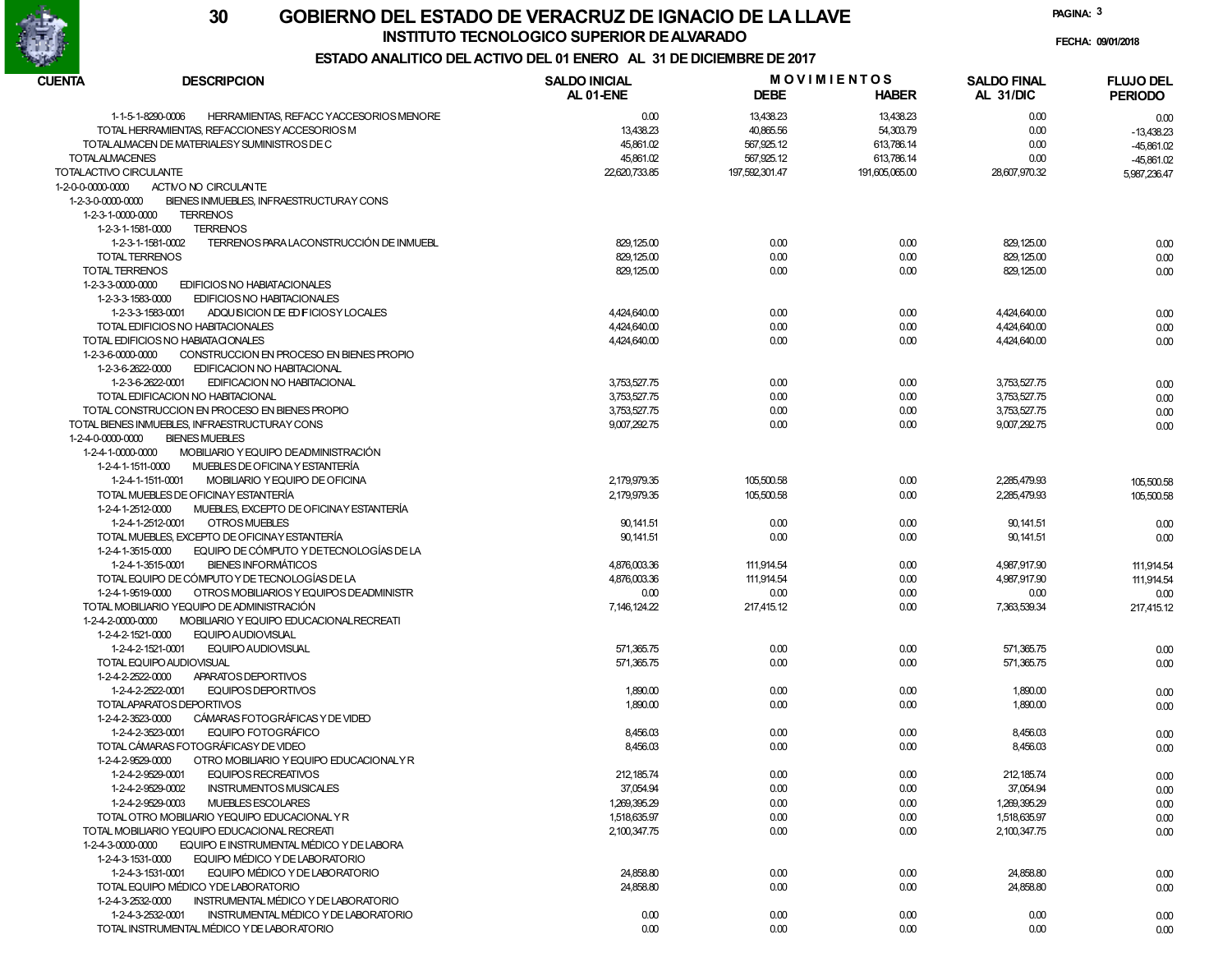

**INSTITUTO TECNOLOGICO SUPERIOR DE ALVARADO**

**PAGINA:4**

**FECHA: 09/01/2018**

## **ESTADO ANALITICO DEL ACTIVO DEL 01 ENERO AL 31 DE DICIEMBRE DE 2017**

| <b>CUENTA</b>                          | <b>DESCRIPCION</b>                                            | <b>SALDO INICIAL</b> | <b>MOVIMIENTOS</b> |              | <b>SALDO FINAL</b> | <b>FLUJO DEL</b>           |
|----------------------------------------|---------------------------------------------------------------|----------------------|--------------------|--------------|--------------------|----------------------------|
|                                        |                                                               | AL 01-ENE            | <b>DEBE</b>        | <b>HABER</b> | AL 31/DIC          | <b>PERIODO</b>             |
|                                        | TOTAL EQUIPO E INSTRUMENTAL MÉDICO YDE LABORA                 | 24,858.80            | 0.00               | 0.00         | 24.858.80          | 0.00                       |
| 1-2-4-4-0000-0000                      | <b>EQUIPO DE TRANSPORTE</b>                                   |                      |                    |              |                    |                            |
| 1-2-4-4-1541-0000                      | AUTOMOVILES Y EQUIPO TERRESTRES                               |                      |                    |              |                    |                            |
|                                        | 1-2-4-4-1541-0003<br>VEHÍCULOS TERRESTRES PARA SERVICIOS ADMI | 863, 129.99          | 0.00               | 0.00         | 863, 129.99        | 0.00                       |
|                                        | TOTALAUTOMOVILES Y EQUIPO TERRESTRES                          | 863, 129.99          | 0.00               | 0.00         | 863, 129.99        | 0.00                       |
| 1-2-4-4-2542-0000                      | CARROCERÍAS Y REMOLQUES                                       |                      |                    |              |                    |                            |
|                                        | CARROCERÍAS Y REMOLQUES PARA SERVICIOS A<br>1-2-4-4-2542-0003 | 37,680.00            | 0.00               | 0.00         | 37,680.00          | 0.00                       |
|                                        | TOTAL CARROCERÍAS YREMOLQUES                                  | 37,680.00            | 0.00               | 0.00         | 37,680.00          | 0.00                       |
|                                        | TOTAL EQUIPO DE TRANSPORTE                                    | 900,809.99           | 0.00               | 0.00         | 900,809.99         | 0.00                       |
| 1-2-4-6-0000-0000                      | MAQUINARIA, OTROS EQUIPOS Y HERRAMIENTAS                      |                      |                    |              |                    |                            |
| 1-2-4-6-1561-0000                      | MAQUINARIAY EQUIPO AGROPECUARIO                               |                      |                    |              |                    |                            |
|                                        | 1-2-4-6-1561-0001<br>MAQUINARIAY EQUIPO AGROPECUARIO          | 0.00                 | 0.00               | 0.00         | 0.00               | 0.00                       |
|                                        | TOTAL MAQUINARIAY EQUIPO AG ROPECUARIO                        | 0.00                 | 0.00               | 0.00         | 0.00               | 0.00                       |
| 1-2-4-6-2562-0000                      | MAQUINARIAY EQUIPO INDUSTRIAL                                 |                      |                    |              |                    |                            |
|                                        | 1-2-4-6-2562-0001<br>MAQUINARIAY EQUIPO INDUSTRIAL            | 0.00                 | 0.00               | 0.00         | 0.00               | 0.00                       |
|                                        | 1-2-4-6-2562-0002<br>MAQUINARIAY EQUIPO PARASUMINISTRO DE A   | 15,524.40            | 0.00               | 0.00         | 15,524.40          | 0.00                       |
|                                        | TOTAL MAQUINARIAY EQUIPO INDUSTRIAL                           | 15,524.40            | 0.00               | 0.00         | 15,524.40          | 0.00                       |
| 1-2-4-6-4564-0000                      | SISTEMAS DE AIREACONDICIONADO, CALEFACC                       |                      |                    |              |                    |                            |
|                                        | 1-2-4-6-4564-0001<br>SISTEMAS DE AIRE ACONDICIONADO, CALEFACC | 1,424,505.61         | 329,788.00         | 0.00         | 1,754,293.61       | 329,788.00                 |
|                                        | TOTAL SISTEMAS DEAIRE ACONDICIONADO, CALEFACC                 | 1,424,505.61         | 329,788.00         | 0.00         | 1,754,293.61       | 329,788.00                 |
| 1-2-4-6-5565-0000                      | EQUIPO DE COMUNICACIÓN YTELECOMUNICACIÓ                       |                      |                    |              |                    |                            |
|                                        | 1-2-4-6-5565-0001<br>EQUIPOS Y APARATOS DE COMUNICACIONES YT  | 0.00                 | 0.00               | 0.00         | 0.00               | 0.00                       |
|                                        | TOTAL EQUIPO DE COMUNICACIÓN YTELECOMUNICACIÓ                 | 0.00                 | 0.00               | 0.00         | 0.00               | 0.00                       |
| 1-2-4-6-6566-0000                      | EQUIPOS DE GENERACIÓN ELÉCTRICA APARATO                       |                      |                    |              |                    |                            |
|                                        | MAQUINARIAY EQUIPO ELÉCTRICO Y ELECTRÓN<br>1-2-4-6-6566-0001  | 1,916,996.31         | 0.00               | 0.00         | 1,916,996.31       | 0.00                       |
|                                        | TOTAL EQUIPOS DE GENERACIÓN ELÉCTRICA, APARATO                | 1,916,996.31         | 0.00               | 0.00         | 1,916,996.31       | 0.00                       |
| 1-2-4-6-7567-0000                      | HERRAMIENTAS Y MÁQUINAS-HERRAMIENTA                           |                      |                    |              |                    |                            |
|                                        | 1-2-4-6-7567-0001<br>MAQUINARIAY EQUIPO PARATALLERES          | 379,554.68           | 0.00               | 0.00         | 379,554.68         | 0.00                       |
|                                        | 1-2-4-6-7567-0002<br>HERRAMIENTAS Y MÁQUINAS-HERRAMIENTA      | 1,192,816.69         | 0.00               | 0.00         | 1,192,816.69       | 0.00                       |
|                                        | 1-2-4-6-7567-0003<br><b>REFACCIONES MAYORES</b>               | 0.00                 | 0.00               | 0.00         | 0.00               | 0.00                       |
|                                        | TOTAL HERRAMIENTAS Y MÁQUINAS-HERRAMIENTA                     | 1,572,371.37         | 0.00               | 0.00         | 1,572,371.37       | 0.00                       |
| 1-2-4-6-9569-0000                      | OTROS EQUIPOS                                                 |                      |                    |              |                    |                            |
|                                        | 1-2-4-6-9569-0006<br>OTROS BIENES MUEBLES                     | 131, 117.11          | 0.00               | 0.00         | 131, 117.11        | 0.00                       |
|                                        | TOTAL OTROS EQUIPOS                                           | 131, 117.11          | 0.00               | 0.00         | 131, 117.11        | 0.00                       |
|                                        | TOTAL MAQUINARIA, OTROS EQUIPOS YHERRAMIENTAS                 | 5,060,514.80         | 329,788.00         | 0.00         | 5,390,302.80       | 329,788.00                 |
| 1-2-4-7-0000-0000                      | COLECCIONES, OBRAS DEARTE YOBJETOS VAL                        |                      |                    |              |                    |                            |
| 1-2-4-7-1513-0000                      | BIENES ARTÍSTICOS, CULTURALES Y CIENTÍFI                      |                      |                    |              |                    |                            |
|                                        | BIENES PARA BIBLIOTECAS Y MUSEOS<br>1-2-4-7-1513-0001         | 667,077.80           | 0.00               | 0.00         | 667,077.80         | 0.00                       |
|                                        | TOTAL BIENESARTÍSTICOS, CULTURALES Y CIENTÍFI                 | 667,077.80           | 0.00               | 0.00         | 667,077.80         | 0.00                       |
|                                        | TOTAL COLECCIONES, OBRAS DEARTEY OBJETOS VAL                  | 667,077.80           | 0.00               | 0.00         | 667,077.80         | 0.00                       |
| <b>TOTAL BIENES MUEBLES</b>            |                                                               | 15,899,733.36        | 547,203.12         | 0.00         | 16,446,936.48      | 547,203.12                 |
| 1-2-5-0-0000-0000<br>1-2-5-1-0000-0000 | <b>ACTIVOS INTANGIBLES</b><br><b>SOFTWARE</b>                 |                      |                    |              |                    |                            |
| 1-2-5-1-1591-0000                      | <b>SOFTWARE</b>                                               |                      |                    |              |                    |                            |
|                                        | 1-2-5-1-1591-0001<br><b>SOFTWARE</b>                          | 19, 120.10           | 0.00               | 0.00         | 19, 120.10         |                            |
|                                        | <b>TOTAL SOFTWARE</b>                                         | 19, 120.10           | 0.00               | 0.00         | 19,120.10          | 0.00                       |
| <b>TOTAL SOFTWARE</b>                  |                                                               | 19,120.10            | 0.00               | 0.00         | 19, 120.10         | 0.00                       |
|                                        | <b>LICENCIAS</b>                                              |                      |                    |              |                    | 0.00                       |
| 1-2-5-4-0000-0000<br>1-2-5-4-1597-0000 | LICENCIAS INFORMÁTICAS E INTELECTUALES                        |                      |                    |              |                    |                            |
|                                        | 1-2-5-4-1597-0001<br>LICENCIAS INFORMÁTICAS E INTELECTUALES   | 0.00                 | 0.00               | 0.00         | 0.00               |                            |
|                                        | TOTAL LICENCIAS INFORMÁTICAS E INTELECTUALES                  | 0.00                 | 0.00               | 0.00         | 0.00               | 0.00<br>0.00               |
| <b>TOTAL LICENCIAS</b>                 |                                                               | 0.00                 | 0.00               | 0.00         | 0.00               |                            |
| TOTALACTIVOS INTANGIBLES               |                                                               | 19,120.10            | 0.00               | 0.00         | 19,120.10          | 0.00                       |
| 1-2-6-0-0000-0000                      | DEPRECIACION, DETERIORO YAMORTIZACION A                       |                      |                    |              |                    | 0.00                       |
| 1-2-6-1-0000-0000                      | DEPRECIACION ACU MULAD ADE BIENES INMUEBL                     |                      |                    |              |                    |                            |
| 1-2-6-1-1583-0000                      | <b>EDIFICIOS NO RESIDENCIALES</b>                             |                      |                    |              |                    |                            |
|                                        | ADQUISICION DE EDIFICIOSY LOCALES<br>1-2-6-1-1583-0001        | 0.00                 | 0.00               | 279,484.46   | -279,484.46        |                            |
|                                        | TOTAL EDIFICIOS NO RESIDENCIALES                              | 0.00                 | 0.00               | 279,484.46   | -279,484.46        | -279,484.46                |
|                                        | TOTAL DEPRECIACION ACUMULADA DE BIENES INMUEBL                | 0.00                 | 0.00               | 279,484.46   | -279,484.46        | -279,484.46<br>-279,484.46 |
|                                        |                                                               |                      |                    |              |                    |                            |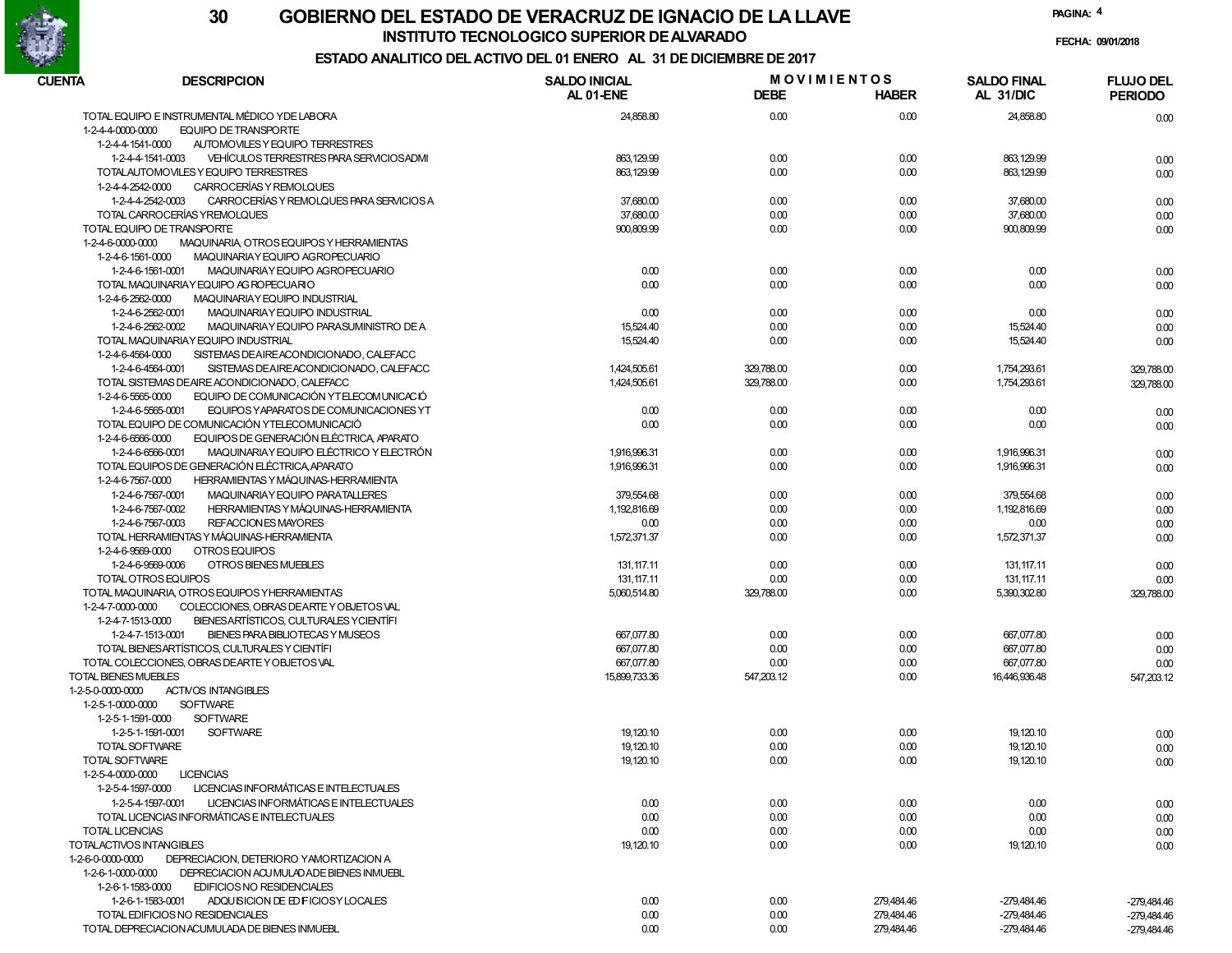

**INSTITUTO TECNOLOGICO SUPERIOR DE ALVARADO**

**PAGINA:5**

**FECHA: 09/01/2018**

## **ESTADO ANALITICO DEL ACTIVO DEL 01 ENERO AL 31 DE DICIEMBRE DE 2017**

| CUENTA                   | <b>DESCRIPCION</b>                              | <b>SALDO INICIAL</b> |             | <b>MOVIMIENTOS</b> | <b>SALDO FINAL</b> | <b>FLUJO DEL</b> |
|--------------------------|-------------------------------------------------|----------------------|-------------|--------------------|--------------------|------------------|
|                          |                                                 | AL 01-ENE            | <b>DEBE</b> | <b>HABER</b>       | AL 31/DIC          | <b>PERIODO</b>   |
| 1-2-6-2-0000-0000        | DEPRECIACION ACU MULAD ADE BIENES INMUEBL       |                      |             |                    |                    |                  |
| 1-2-6-2-2622-0000        | EDIFICACION NO HABITACIONAL                     |                      |             |                    |                    |                  |
| 1-2-6-2-2622-0001        | EDIFICACION NO HABIATACIONAL                    | 0.00                 | 0.00        | 123,866.42         | $-123,866.42$      | $-123,866.42$    |
|                          | TOTAL EDIFICACION NO HABITACIONAL               | 0.00                 | 0.00        | 123,866.42         | $-123,866.42$      | $-123,866.42$    |
|                          | TOTAL DEPRECIACION ACUMULADA DE BIENES INMUEBL  | 0.00                 | 0.00        | 123,866.42         | -123,866.42        | $-123,866.42$    |
| 1-2-6-3-0000-0000        | DEPRECIACION ACU MULADADE BIENES MUEBLES        |                      |             |                    |                    |                  |
| 1-2-6-3-1511-0000        | MUEBLES DE OFICINA Y ESTANTERIA                 |                      |             |                    |                    |                  |
| 1-2-6-3-1511-0001        | MOBILIARIO Y EQUIPO DE OFICINA                  | 0.00                 | 0.00        | 1,502,705.60       | $-1,502,705.60$    | $-1,502,705.60$  |
|                          | TOTAL MUEBLES DE OFICINAY ESTANTERIA            | 0.00                 | 0.00        | 1,502,705.60       | $-1,502,705.60$    | $-1,502,705.60$  |
| 1-2-6-3-1513-0000        | BIENESARTISTICOS, CULTURALES Y CIENTIFI         |                      |             |                    |                    |                  |
| 1-2-6-3-1513-0001        | BIENES PARA BIBLIOTECAS Y MUSEOS                | 0.00                 | 0.00        | 424,752.11         | $-424,752.11$      | -424,752.11      |
|                          | TOTAL BIENESARTISTICOS, CULTURALES Y CIENTIFI   | 0.00                 | 0.00        | 424,752.11         | $-424,752.11$      | -424,752.11      |
| 1-2-6-3-1521-0000        | <b>EQUIPO AUDIOVISUAL</b>                       |                      |             |                    |                    |                  |
| 1-2-6-3-1521-0001        | EQUIPO AUDIOVISUAL                              | 0.00                 | 0.00        | 468,679.65         | -468,679.65        | -468,679.65      |
| TOTAL EQUIPO AUDIOVISUAL |                                                 | 0.00                 | 0.00        | 468,679.65         | -468,679.65        | -468,679.65      |
| 1-2-6-3-1531-0000        | EQUIPO MEDICO Y DE LABORATORIO                  |                      |             |                    |                    |                  |
| 1-2-6-3-1531-0001        | EQUIPO MEDICO Y DE LABORATORIO                  | 0.00                 | 0.00        | 5,386.07           | $-5,386.07$        | $-5,386.07$      |
|                          | TOTAL EQUIPO MEDICO YDE LABORATORIO             | 0.00                 | 0.00        | 5,386.07           | $-5,386.07$        | $-5,386.07$      |
| 1-2-6-3-1541-0000        | AUTOMONILES Y EQUIPO TERRESTRE                  |                      |             |                    |                    |                  |
| 1-2-6-3-1541-0003        | VEHICULOS TERRESTRES PARA SERVADMINISTR         | 0.00                 | 0.00        | 685,462.32         | $-685,462.32$      | $-685,462.32$    |
|                          | TOTALAUTOMONILES Y EQUIPO TERRESTRE             | 0.00                 | 0.00        | 685,462.32         | -685,462.32        | -685,462.32      |
| 1-2-6-3-2512-0000        | MUEBLES EXCEPTO DE OFICINAY ESTANTERIA          |                      |             |                    |                    |                  |
| 1-2-6-3-2512-0001        | OTROS MUEBLES                                   | 0.00                 | 0.00        | 38,189.85          | $-38,189.85$       | $-38,189.85$     |
|                          | TOTAL MUEBLES EXCEPTO DE OFICINAY ESTANTERIA    | 0.00                 | 0.00        | 38,189.85          | $-38,189.85$       | $-38,189.85$     |
| 1-2-6-3-2522-0000        | APARATOS DEPORTIVOS                             |                      |             |                    |                    |                  |
| 1-2-6-3-2522-0001        | <b>EQUIPOS DEPORTIVOS</b>                       | 0.00                 | 0.00        | 1,890.00           | $-1,890.00$        | $-1,890.00$      |
| TOTALAPARATOS DEPORTIVOS |                                                 | 0.00                 | 0.00        | 1,890.00           | $-1,890.00$        | $-1,890.00$      |
| 1-2-6-3-2542-0000        | CARROCERIAS Y REMOLQUES                         |                      |             |                    |                    |                  |
| 1-2-6-3-2542-0003        | CARROCERIAS Y REMOLQUEZ SERV ADTIVOS            | 0.00                 | 0.00        | 14,680.00          | $-14,680.00$       | $-14,680.00$     |
|                          | TOTAL CARROCERIAS YREMOLQUES                    | 0.00                 | 0.00        | 14,680.00          | $-14,680.00$       | $-14,680.00$     |
| 1-2-6-3-2562-0000        | MAQUINARIAY EQUIPO INDUSTRIAL                   |                      |             |                    |                    |                  |
| 1-2-6-3-2562-0002        | MAQ Y EQUIPO PARA SUMINISTRO DEAGUA POB         | 0.00                 | 0.00        | 2,682.44           | $-2,682.44$        | $-2,682.44$      |
|                          | TOTAL MAQUINARIAY EQUIPO INDUSTRIAL             | 0.00                 | 0.00        | 2,682.44           | $-2,682.44$        | $-2,682.44$      |
| 1-2-6-3-3515-0000        | EQUIPO DE COMPUTO Y DETECN DE LA INFOR          |                      |             |                    |                    |                  |
| 1-2-6-3-3515-0001        | <b>BIENES INFORMATICOS</b>                      | 0.00                 | 0.00        | 4,320,165.83       | $-4,320,165.83$    | $-4,320,165.83$  |
|                          | TOTAL EQUIPO DE COMPUTO Y DE TECN DE LA INFOR   | 0.00                 | 0.00        | 4,320,165.83       | $-4,320,165.83$    | $-4,320,165.83$  |
| 1-2-6-3-3523-0000        | CAMARAS FOTOGRAFIAS Y VIDEOS                    |                      |             |                    |                    |                  |
| 1-2-6-3-3523-0001        | EQUIPO FOTOGRAFICO                              | 0.00                 | 0.00        | 8,456.03           | $-8,456.03$        | $-8,456.03$      |
|                          | TOTAL CAMARAS FOTOGRAFIASY VIDEOS               | 0.00                 | 0.00        | 8,456.03           | $-8,456.03$        | $-8,456.03$      |
| 1-2-6-3-4564-000         | SISTEMA DE AIRE ACOND, CALEFAC Y REFRIGE        |                      |             |                    |                    |                  |
| 1-2-6-3-4564-0001        | SISTEMA DE AIRE ACOND, CALEFAC Y REFRIG         | 0.00                 | 0.00        | 298,936.07         | -298,936.07        | -298,936.07      |
|                          | TOTAL SISTEMADE AIREACOND, CALEFAC YREFRIGE     | 0.00                 | 0.00        | 298,936.07         | -298,936.07        | -298,936.07      |
| 1-2-6-3-6566-0000        | EQUIP DE GENERACION ELECT YAPARAT               |                      |             |                    |                    |                  |
| 1-2-6-3-6566-0001        | MAQUINARIAY EQUIPO ELECTRIC Y ELECTRON          | 0.00                 | 0.00        | 847,267.81         | -847,267.81        | $-847,267.81$    |
|                          | TOTAL EQUIP DE GENERACION ELECTY APARAT         | 0.00                 | 0.00        | 847,267.81         | $-847,267.81$      | -847,267.81      |
| 1-2-6-3-7567-0000        | <b>HERRAM MAQUI Y HERRAM</b>                    |                      |             |                    |                    |                  |
| 1-2-6-3-7567-0001        | MAQUINARIAY EQUIPO PARATALLERES                 | 0.00                 | 0.00        | 155,352.96         | $-155,352.96$      | $-155.352.96$    |
| 1-2-6-3-7567-0002        | MAQUINARIA MAQYHERRAMIENTAS                     | 0.00                 | 0.00        | 732,298.17         | -732,298.17        | $-732,298.17$    |
|                          | TOTAL HERRAM MAQUI YHERRAM                      | 0.00                 | 0.00        | 887,651.13         | $-887,651.13$      | -887,651.13      |
| 1-2-6-3-9529-0000        | OTRO MOBILIARIO Y EQUIPEDUC Y RECREAT           |                      |             |                    |                    |                  |
| 1-2-6-3-9529-0001        | EQUIPOS RECREATIVOS                             | 0.00                 | 0.00        | 212, 185.74        | $-212,185.74$      | $-212, 185.74$   |
| 1-2-6-3-9529-0002        | <b>INSTRUMENTOS MUSICALES</b>                   | 0.00                 | 0.00        | 30, 152.97         | $-30,152.97$       | $-30,152.97$     |
| 1-2-6-3-9529-0003        | MUEBLES ESCOLARES                               | 0.00                 | 0.00        | 463,329.35         | $-463,329.35$      | $-463,329.35$    |
|                          | TOTAL OTRO MOBILIARIO YEQUIP EDUC Y RECREAT     | 0.00                 | 0.00        | 705,668.06         | $-705,668.06$      | $-705.668.06$    |
| 1-2-6-3-9569-0000        | OTROS EQUIPOS                                   |                      |             |                    |                    |                  |
| 1-2-6-3-9569-0006        | OTROS BIENES MUEBLES                            | 0.00                 | 0.00        | 122,391.77         | $-122,391.77$      | $-122,391.77$    |
| TOTAL OTROS EQUIPOS      |                                                 | 0.00                 | 0.00        | 122,391.77         | $-122,391.77$      | $-122,391.77$    |
|                          | TO TAL DEPRECIACION ACUMULADA DE BIENES MUEBLES | 0.00                 | 0.00        | 10,334,964.74      | -10,334,964.74     | $-10,334,964.74$ |
| 1-2-6-5-0000-0000        | AMORTIZACION ACUMULADADE ACTIVOS INTANG         |                      |             |                    |                    |                  |